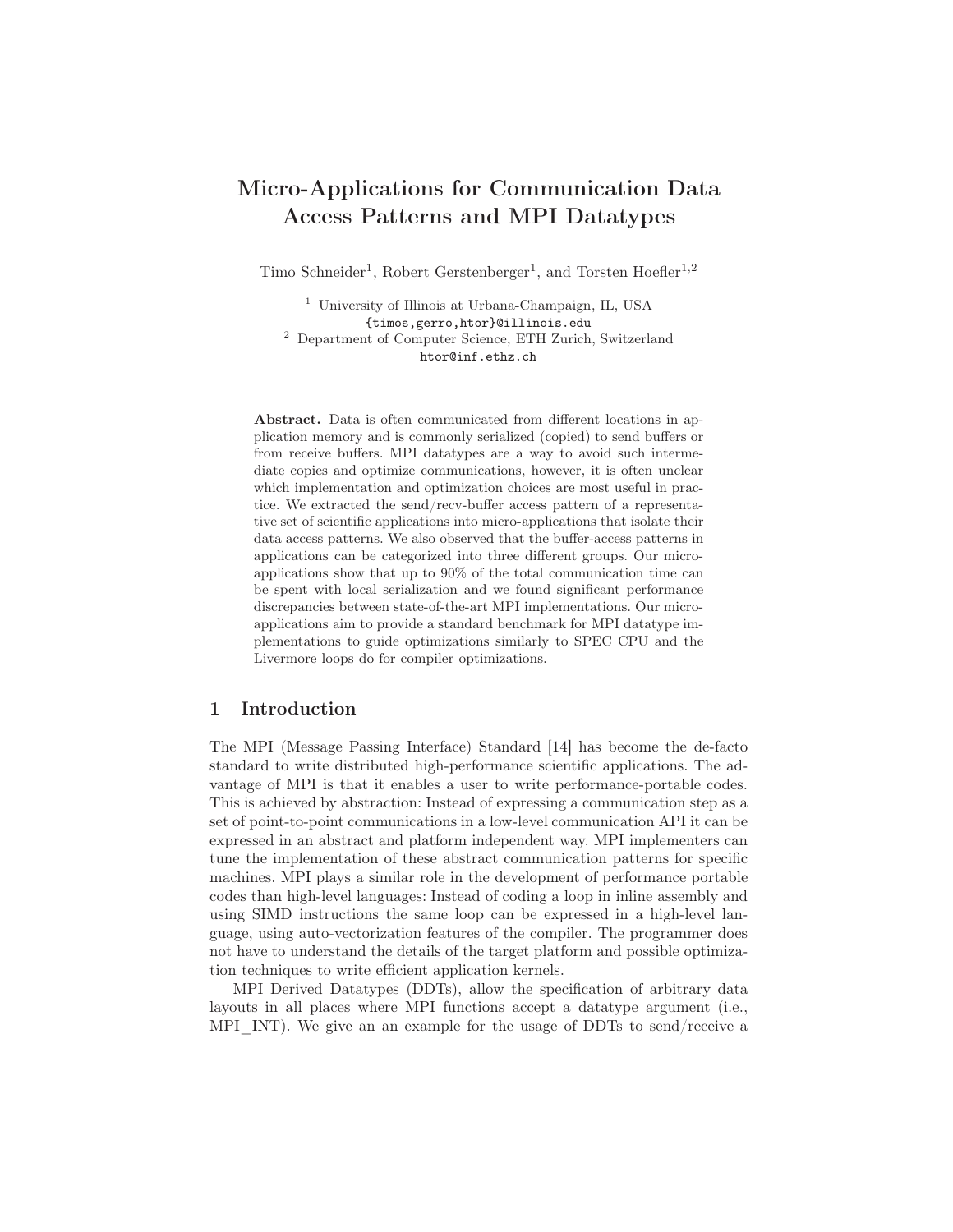vector of integers in Figure 1. All elements with even indices are to replaced by the received data, elements with odd indices are to be sent. Without the usage of MPI DDTs one would have to allocate temporary buffers and manually pack- /unpack the data. The usage of MPI DDTs greatly simplifies this example. If the used interconnect supports non-contiguous transfers (such as Cray Gemini [2]) the two copies can be avoided completely. Therefore the usage of DDTs not only simplifies the code but also can improve the performance due to the zero-copy formulation.



Fig. 1. An example use case for MPI derived datatypes

Not many scientific codes leverage MPI DDTs, even though their usage would be appropriate in many cases. One of the reasons might be that current MPI implementations in some cases still fail to deliver the expected performance, as shown by Gropp et al. in [9], even though a lot of work is done on improving DDT implementations [6, 18, 20]. Most of this work is guided by a small number of micro-benchmarks. This makes it hard to gauge the impact of a certain optimization on real scientific codes.

Coming back to the high-level language analogy made before and comparing this situation to the that of people developing new compiler optimizations techniques or microachitecture extensions we see that, unlike for other fields, there is no application derived set of benchmarks to evaluate MPI datatype implementations. Benchmark suites such as SPEC [8] or the Livermore Loops [13] are used by many (e.g., [1]) to evaluate compilers and microarchitectures. To address this issue, we developed a set of micro applications<sup>3</sup> that represent access patterns of representative scientific applications as optimized pack loops as well as MPI datatypes. Micro applications are, similarly to mini-applications [3, 5, 10], kernels that represent real production level codes. However, unlike mini-applications that represent whole kernels, micro-applications focus on one particular aspect (or "slice") of the application, for example the  $I/O$ , the communication pattern, the computational loop structure, or, as in our case, the communication data access pattern.

#### 1.1 Related Work

Previous work in the area of MPI derived datatypes focuses on improving its performance, either by improving the way derived datatypes are represented in MPI or by using more cache efficient strategies for packing and unpacking the datatype to and from a contiguous buffer [6]. Interconnect features such

<sup>3</sup> which can be downloaded from http://unixer.de/research/datatypes/ddtbench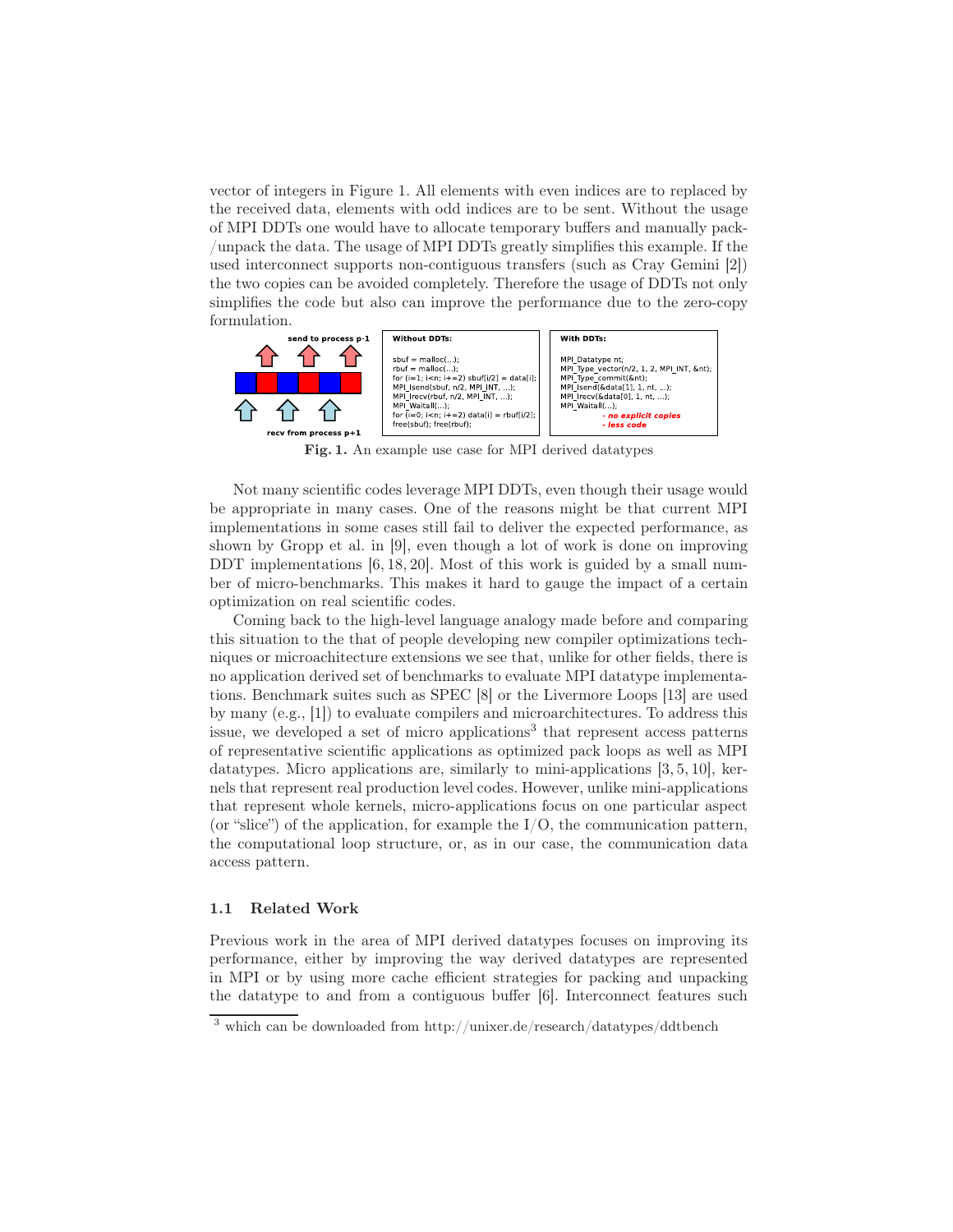as RDMA Scatter/Gather operations [20] have also been considered. However, performance of current datatype implementations remains suboptimal and has not received as much attention as latency and bandwidth, probably due to the lack of a reasonable and simple benchmark. For example Gropp et al. found that several basic performance expectations are violated by MPI implementations in use today [9].

The performance of MPI Datatypes is often measured using microbenchmarks such as those proposed by Reussner [16]. Several application studies demonstrate that MPI datatypes can outperform explicit packing in real-world application kernels [11, 12]. Those results are often either artificial (randomly chosen access patterns) or too complex to compare different implementations efficiently (part of a large application for which the performance is influenced by too many factors such as CPU speed). For example, many datatype optimization papers ignore the unstructured access class that we identify in this work completely even though this access pattern is found in many molecular dynamics and finite element codes.

However, the issue of preparing the communication buffer has received very little attention compared to tuning the communication itself. In this work, we show that the serialization parts of the communication can take a share of up to 90% of the total communication overheads because they happen at the sender and at the receiver.

Our micro-applications offer three important features: (1) they represent a comprehensive set of application use cases, (2) they are easy to compile and use on different architectures, and (3) they isolate the data access and communication performance parts and thus enable the direct comparison of different systems. They can be used as benchmarks for tuning MPI implementations as well as for hardware/software co-design of future (e.g., exascale) network hardware that supports scatter/gather access.

# 2 Representative Communication Data Access Patterns

We analyzed many parallel applications, miniapps and application benchmarks for their local access patterns to send and receive memory. Our analysis covers the domains of atmospheric sciences, quantum chromodynamics, molecular dynamics, material science, geophysical science, and fluid dynamics. We created 7 micro apps to span all application areas. Table 1 provides an overview of investigated application classes, their test cases, and a short description of the respective data access patterns. In detail, we analyzed the complex applications WRF [17], SPECFEM3D GLOBE [7], MILC [4] and LAMMPS [15], representing the fields of weather simulation, seismic wave propagation, quantum chromodynamics and molecular dynamics. We also included existing parallel computing benchmarks and mini-apps, such as the NAS [19], the Sequoia benchmarks as well as the Mantevo mini apps  $[10]$ .

We found that MPI derived datatypes (DDTs) are rarely used and thus we analyzed the data access patterns of the (pack and unpack) loops that are used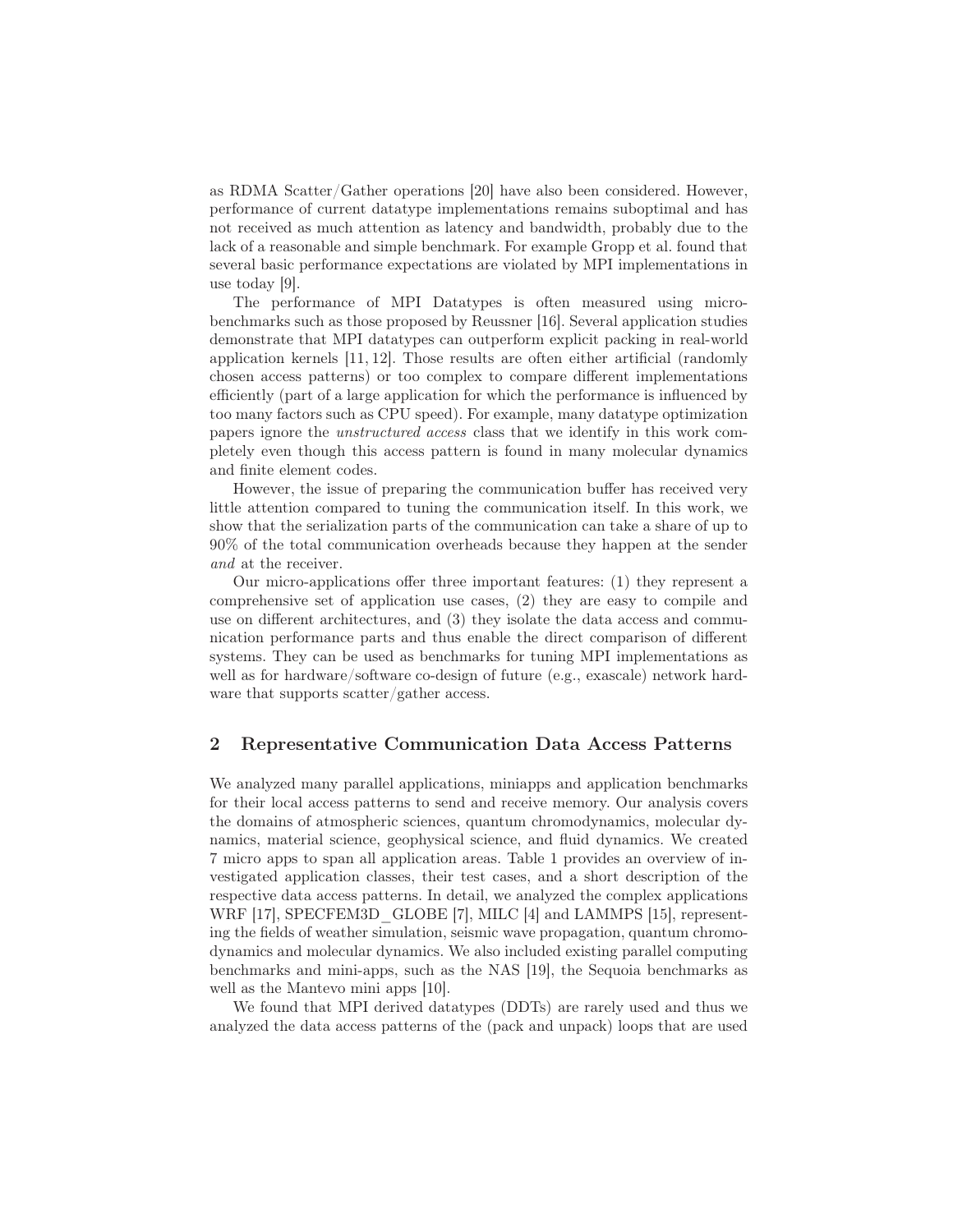| Application Class      | $\operatorname{Testname}$                                                               | Access Pattern                                                                                                                                                              |
|------------------------|-----------------------------------------------------------------------------------------|-----------------------------------------------------------------------------------------------------------------------------------------------------------------------------|
| Atmospheric Science    | WRF x vec<br>WRF y vec<br>$WRF$ <sub>x</sub> sa<br>$WRF$ <sup>-</sup> y <sup>-</sup> sa | struct of $2D/3D/4D$ face exchanges in<br>different directions $(x,y)$ , using different<br>(semantically equivalent) datatypes: nested<br>vectors (vec) and subarrays (sa) |
| Quantum Chromodynamics | MILC su3 zd                                                                             | 4D face exchange, z direction, nested vectors                                                                                                                               |
| Fluid Dynamics         | NAS MG x<br>$NAS$ $MG$ <sub>y</sub><br>$NAS$ $MG$ $z$                                   | 3D face exchange in each direction $(x,y,z)$<br>with vectors $(y,z)$ and nested vectors $(x)$                                                                               |
|                        | NAS LU x<br>NAS LU y                                                                    | 2D face exchange in x direction (contiguous)<br>and y direction (vector)                                                                                                    |
| Matrix Transpose       | <b>FFT</b>                                                                              | 2D FFT, different vector types on send/recv side                                                                                                                            |
|                        |                                                                                         | SPECFEM3D mt 3D matrix transpose,                                                                                                                                           |
| Molecular Dynamics     | LAMMPS full                                                                             | unstructured exchange of different particle<br>$LAMMPS$ <sup>-</sup> atomic types (full/atomic), indexed datatypes                                                          |
| Geophysical Science    |                                                                                         | SPECFEM3D oc unstructured exchange of acceleration data<br>SPECFEM3D <sup>-</sup> cm for different earth layers, indexed datatypes                                          |

Table 1. Overview of the Application Areas, Represented Scientific Applications, and Test Names for our Micro-Applications.

to (de-)serialize data for sending and receiving. Interestingly, the data access patterns of all those applications can be categorized into three classes: Cartesian Face Exchange, Unstructured Access and Interleaved Data.

In the following we will describe each of the three classes in detail and give specific examples of codes that fit each category.

#### 2.1 Face Exchange for n-dimensional Cartesian Grids

Many applications store their working set in n-dimensional arrays that are distributed across one or more dimensions. In a communication face, neighboring processes then exchange the "sides" of "faces" of their part of the working set. For this class of codes, it is possible to construct matching MPI DDTs using the subarray datatype or nested vectors. Some codes in this class, such as WRF, exchange faces of more than one array in each communication step. This can be done with MPI DDTs using a struct datatype to combine the sub-datatypes that each represents a single array.

The Weather Research and Forecasting (WRF) application uses a regular three-dimensional Cartesian grid to represent the atmosphere. Topographical land information and observational data are used to define initial conditions of forecasting simulations. WRF employs data decompositions in the two horizontal dimensions only. WRF does not store all information in a single data structure, therefore the halo exchange is performed for a number of similar arrays. The slices of these arrays that have to be communicated are packed into a single buffer. We create a struct of hvectors of vector datatypes or a struct of subarrays datatypes for the WRF tests, which are named WRF  $\{x,y\}$   $\{sa,vec\}$ , one test for each direction, and each datatype choice (nested vectors or subarrays).

NAS MG communicates the faces of a 3d array in a 3d stencil where each process has six neighbors. The data access pattern for one direction is visualized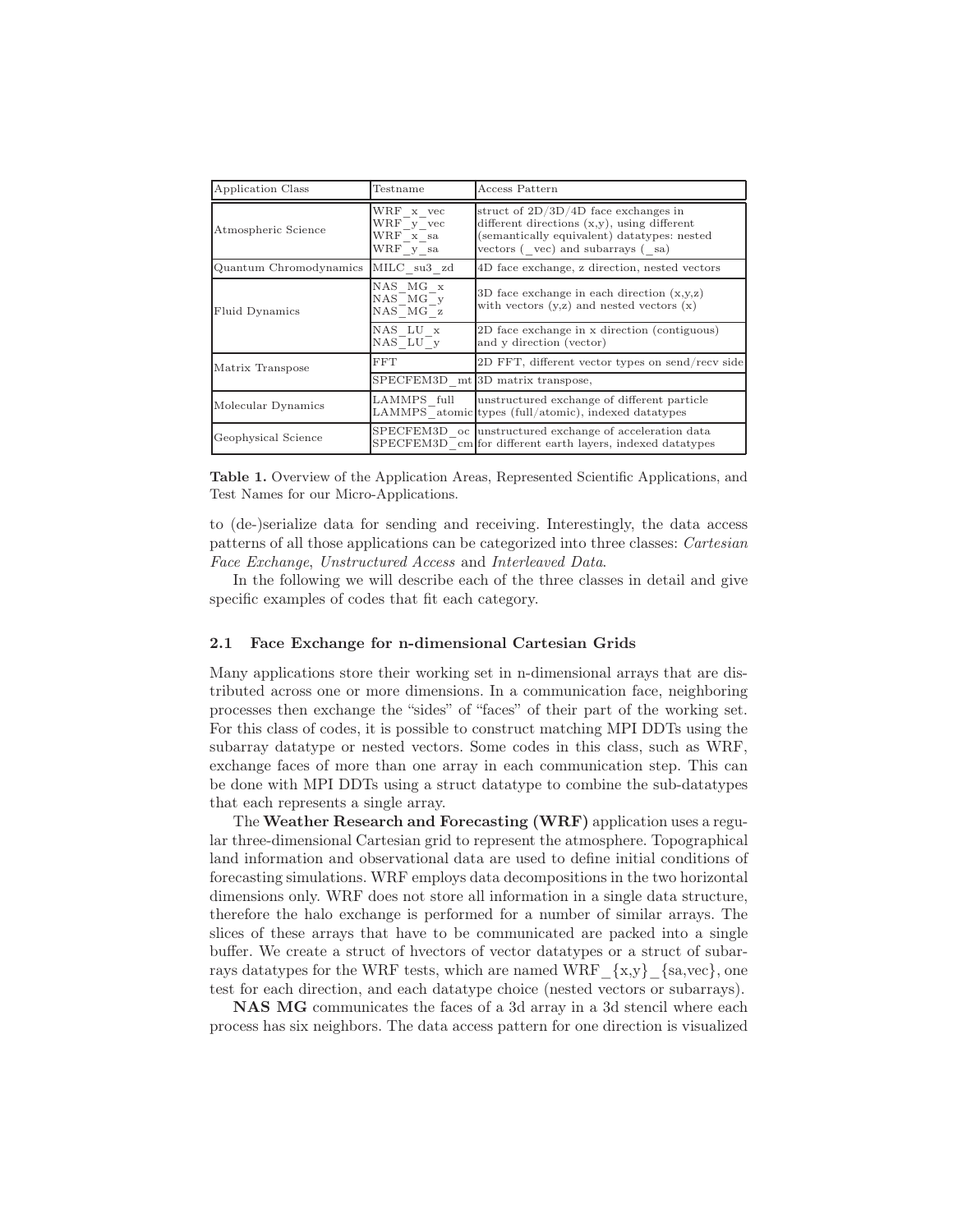in Figure  $2(a)$ . The pack function in MG could be replaced by constructing an appropriate subarray datatype or using vector datatypes. Our NAS\_MG micro-app has one test for the exchange in each of the three directions NAS  $MG_{x,y,z}$ using nested vector datatypes.



Fig. 2. Data Layout of the NAS LU and MG benchmark

The NAS LU application benchmark solves a three dimensional system of equations resulting from an unfactored implicit finite-difference discretization of the Navier-Stokes equations. In the dominant communication function, LU exchanges faces of a four-dimensional array. The first dimension of this array is of fixed size (5). The second (nx) and third (ny) dimension depend on the problem size and are distributed among a quadratic processor grid. The fourth (nz) dimension is equal to the third dimension of the problem size. Figure 2(b) visualizes the data layout. Our NAS\_LU micro-app represents the communication in each of the two directions NAS LU  $\{x,y\}$ .

The MIMD Lattice Computation (MILC) Collaboration studies Quantum Chromodynamics (QCD), the theory of strong interaction, a fundamental force describing the interactions of quarks and gluons. The MILC code is publicly available for the study of lattice QCD. The su3\_rmd application from that code suite is part of SPEC CPU2006 and SPEC MPI. Here we focus on the CG solver in su3\_rmd. Lattice QCD represents space-time as a four-dimensional regular grid of points. The code is parallelized using domain decomposition and must be able to communicate with neighboring processes that contain off-node neighbors of the points in its local domain. MILC uses 48 different MPI DDTs [11] to accomplish its halo exchange in the 4 directions. The MILC\_su3\_zd micro-app performs the communication done for the −z direction.

An important observation we made from constructing datatypes for the applications in the face-exchange class is that the performance of the resulting datatype heavily depends on the data-layout of the underlying array. For example, if the exchanged face is contiguous in memory (e.g., for some directions in WRF and MG), using datatypes can essentially eliminate the packing overhead completely. That is the reason we included tests for each direction applicable.

## 2.2 Exchange of Unstructured Elements

The codes in this class maintain some form of scatter-gather lists which hold the indices of elements to be communicated. Molecular Dynamics applications (e.g., LAMMPS) simulate the interaction of particles. Particles are often distributed based on their spatial location and particles close to boundaries need to be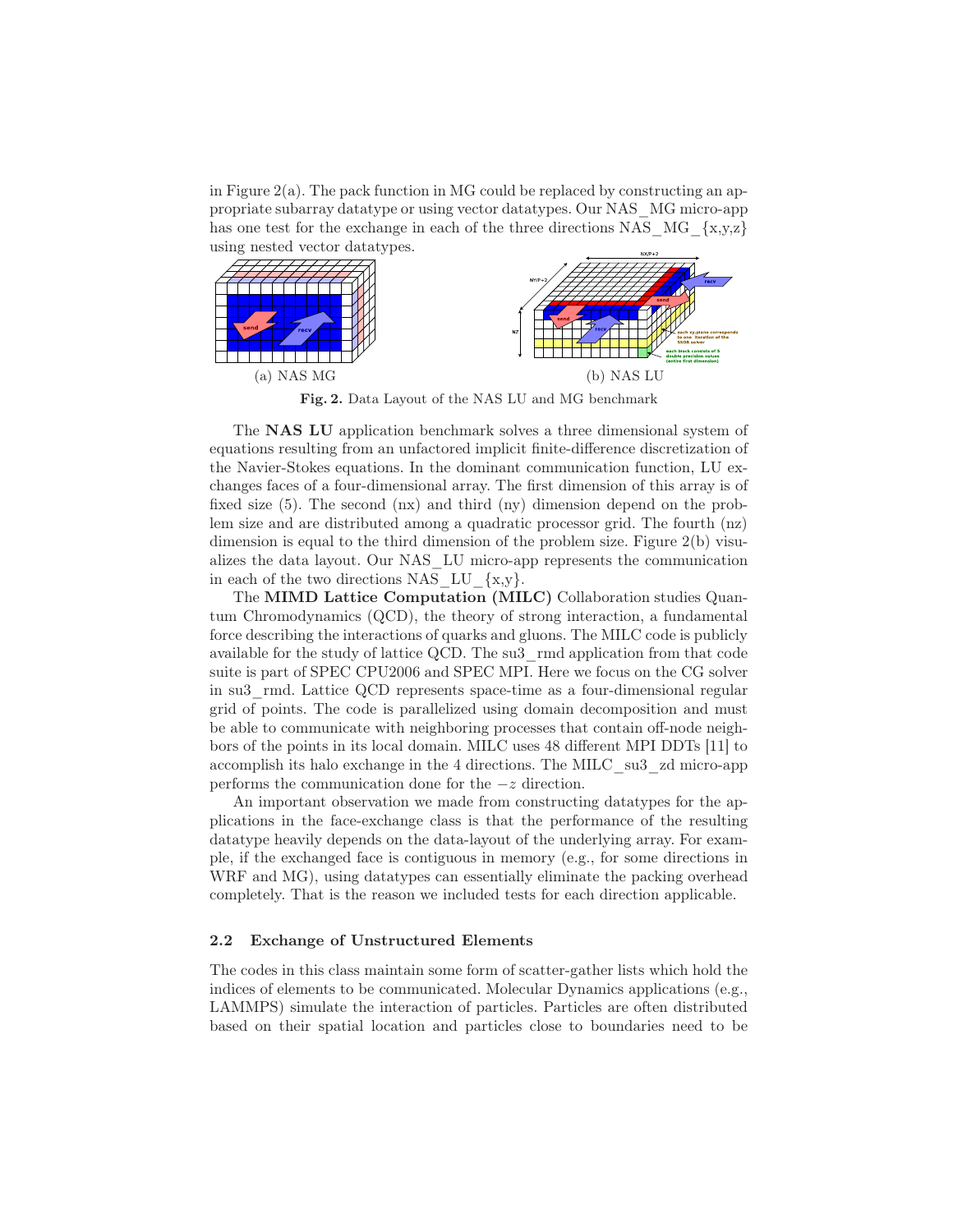communicated to neighboring processes. Since particles move over the course of the simulation each process keeps a vector of indices of local particles that need to be communicated in the next communication step. This access pattern can be captured by an indexed datatype. A similar access pattern occurs in Finite Element Method (FEM) codes (i.e., Mantevo MiniFE/HPCCG) and the Seismic Element Method (SEM) codes such as SPECFEM3D\_GLOBE. Here each process keeps a mapping of mesh points in the local mesh defining an element and the global mesh. Before the simulation can advance in time the contributions from all elements which share a common global grid point need to be taken into account.

LAMMPS is a molecular dynamics simulation framework which is capable of simulating many different kinds of particles (i.e., atoms, molecules, polymers, etc.) and the forces between them. Similar to other molecular dynamics codes it uses a spatial decomposition approach for parallelization. Particles are moving during the simulation and may have to be communicated if they cross a process boundary. The properties of local particles are stored in vectors and the indices of the particles that have to be exchanged are not known a priori. Thus, we use an indexed datatype to represent this access. We created two tests, LAMMPS {full,atomic}, that differ in the number of properties associated with each particle.

SPECFEM3D GLOBE is a spectral-element application that allows the simulation of global seismic wave propagation through high resolution earth models. It is used on some of the biggest HPC systems available [7]. Grid points that lie on the sides, edges or corners of an element are shared between neighboring elements. The contribution for each global grid point needs to be collected, potentially from neighboring processes. Our micro-app representing  $SPECTEM3D$  has two tests,  $SPECTEM3D$  {oc,cm}, which differ in the amount of data communicated per index.

Our results show that current derived datatype implementations are often unable to improve such unstructured access over packing loops. Furthermore, the overheads of creating datatypes for this kind of access (indexed datatypes) are high.

#### 2.3 Interleaved Data or Transpose

Fast Fourier Transforms (FFTs) are used in many scientific applications and are among the most important algorithms in use today. For example, a two-dimensional FFT can be computed by performing 1d-FFTs along both dimensions. If the input matrix is distributed among MPI processes along the first dimension, each process can compute one a 1d-FFT without communication. After this step the matrix has to be redistributed, such that each process now holds complete vectors of the other dimension, which effectively transposes the distributed matrix. After the second 1d-FFT has been computed locally the matrix is transposed again to regain the original data



Fig. 3. Datatype for 2D-FFT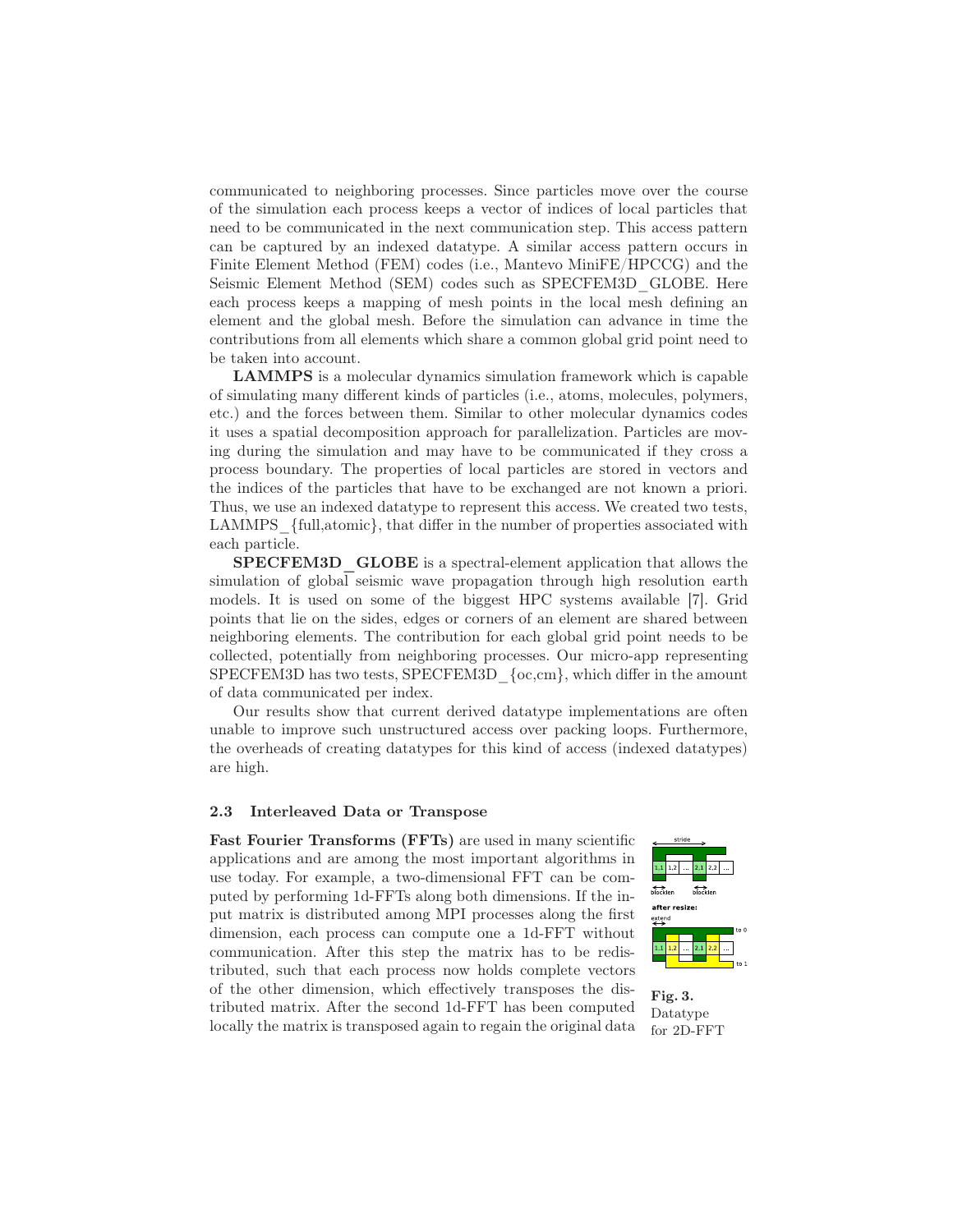layout. In MPI the matrix transpose is naturally done with an MPI\_Alltoall operation. Hoefler and Gottlieb presented a zero-copy implementation of a 2d-FFT using MPI DDTs to eliminate the pack and unpack loops in [11] and demonstrated performance improvements up to a factor of 1.5 over manual packing. The FFT micro-app captures the communication behavior of a two-dimensional FFT.

SPECFEM3D\_GLOBE exhibits a similar pattern, which is used to transpose a distributed 3D array. We used Fortran's COMPLEX datatype as the base datatype for the FFT case in our benchmark and a single precision floating point value for the SPECFEM3D\_MT case. The MPI DDTs used in those cases are vectors of the base datatypes where the stride is the matrix size in one dimension. To interleave the data this type is resized to the size of one base datatype. An example for this technique is given in Figure 3.

# 3 Micro-Applications for Benchmarking MPI Datatypes

We implemented all data access schemes that we discussed above as micro applications with the various tests. For this, we use the original data layout and pack loops whenever possible to retain the access pattern of the applications. We also choose array sizes that are representing real input cases. The micro-applications are implemented in Fortran (the language of most presented applications) and compiled with highest optimization.

We then perform a ping-pong-like benchmark between two hosts using MPI  $\mathcal{S}$ end() and MPI  $\mathcal{R}$ ecv() utilizing the original pack loop and our datatype as shown in Figure 4. We also perform packing with MPI using MPI\_Pack() and MPI Unpack(), cf. Figure  $4(c)$ . For comparison we also perform a traditional ping-pong of the same data size as the MPI DDTs type size.



The procedure runs two nested loops: the outer loop creates a new datatype in each iteration and measures the overhead incurred by type creation and commit; the inner loop uses the committed datatype a configurable number of times. Time for each phase (rectangles in Figure 4) is recorded to a result file and is analyzed with statistical software packages such as GNU R, for which we provide some example scripts. Measurements are done only on the client side, so the benchmark does not depend on synchronized clocks.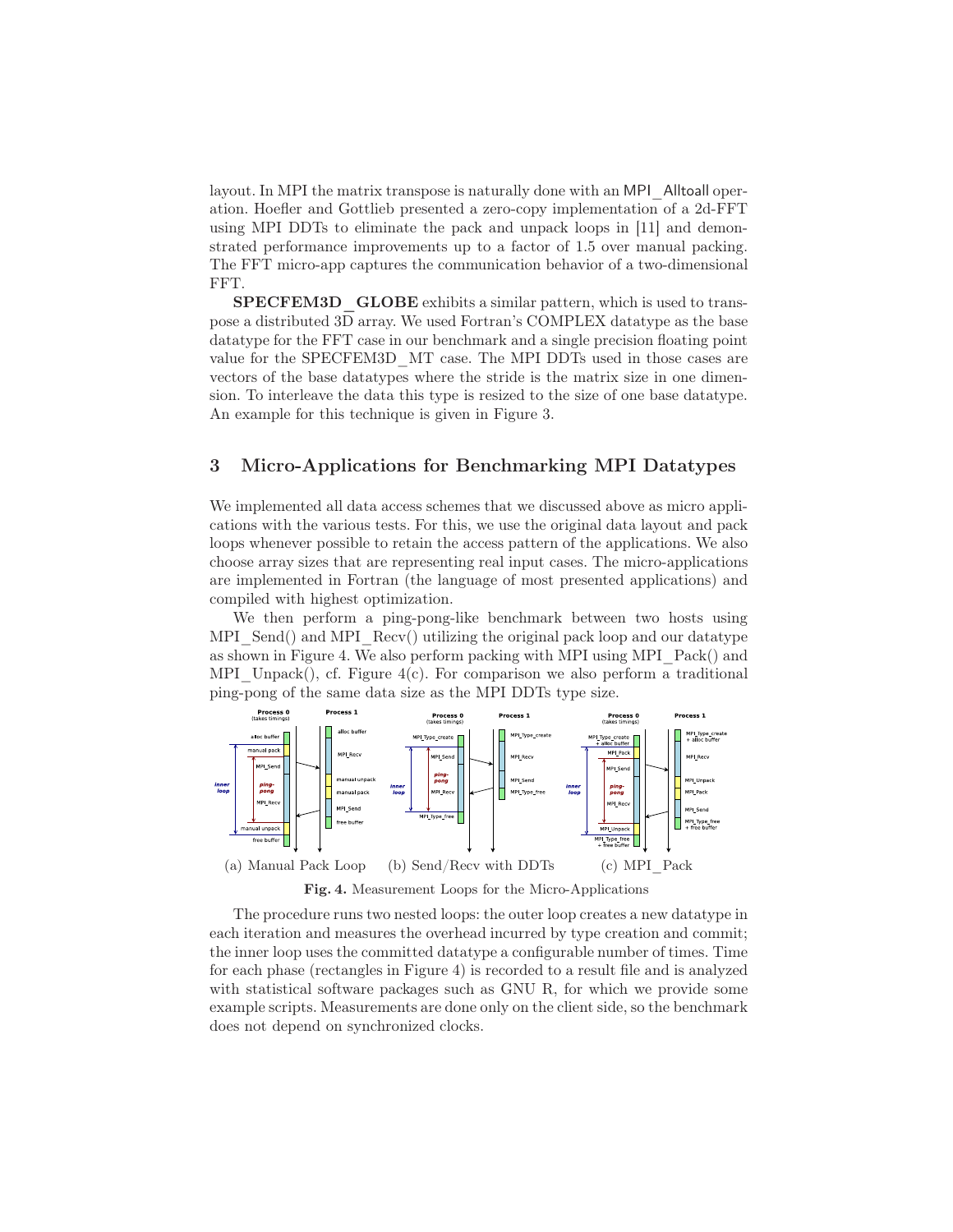Let  $t_{pp}$  be the time for a round-trip including all packing operations (implicit or explicit) and  $t_{pack}$  the time to perform explicit packing (manual loop or pack-/unpack). In the DDT case is  $t_{pack} = 0$ . The network communication part can then be expressed as  $t_{net} = t_{pp} - t_{pack}$  and is equivalent to a traditional normal ping-pong result. The overhead for packing relative to the communication time can be expressed as  $ovh = \frac{t_{pp}-t_{net}}{t}$  $\frac{-\iota_{net}}{t_{pp}}$ .

The serial communication time  $t_{net}$  was practically identical for the tested MPI implementations ( $\lt$  5% variation). This enables us to plot the relative overheads for different libraries into a single diagram for a direct comparison. Figure 5 shows those relative pack overheads for some representative microapplication tests performed with Open MPI 1.6 as well as MVAPICH 1.8 on a cluster with AMD Opteron 270 HE dual core CPUs and an SDR Infiniband interconnect; we always ran one process per node to isolate the off-node communication. We observe that the datatype engine of Open MPI performs better than MVAPICH's implementation. We also see that the dimensions/direction in which face exchanges occur have a significant impact on their performance (cf. WRF tests where the y direction has a much smaller packing overhead). This can be explained if we consider the memory layout of the underlying array - for some dimensions contiguous "strips" of data can be sent, while for others each element to be sent has a large stride. The SPECFEM3D tests show that unordered accesses with indexed datatypes are not implemented efficiently by both Open MPI and MVAPICH. This benchmark shows the importance of optimizing communication memory accesses: up to 80% of the communication time of the WRF\_x\_vec test case are spend with packing/unpacking data, which can be reduced to 70% with MPI DDTs. In the NAS\_LU\_x case, which sends a contiguous buffer, using MPI DDTs reduce the packing overhead from 40% to 15%.



Fig. 5. Packing overheads (relative to communication time) for different micro-apps and datasizes

Note that the overhead for the creation of the datatype was not included in the calculations of the packing overheads in Figure 5. We show the creation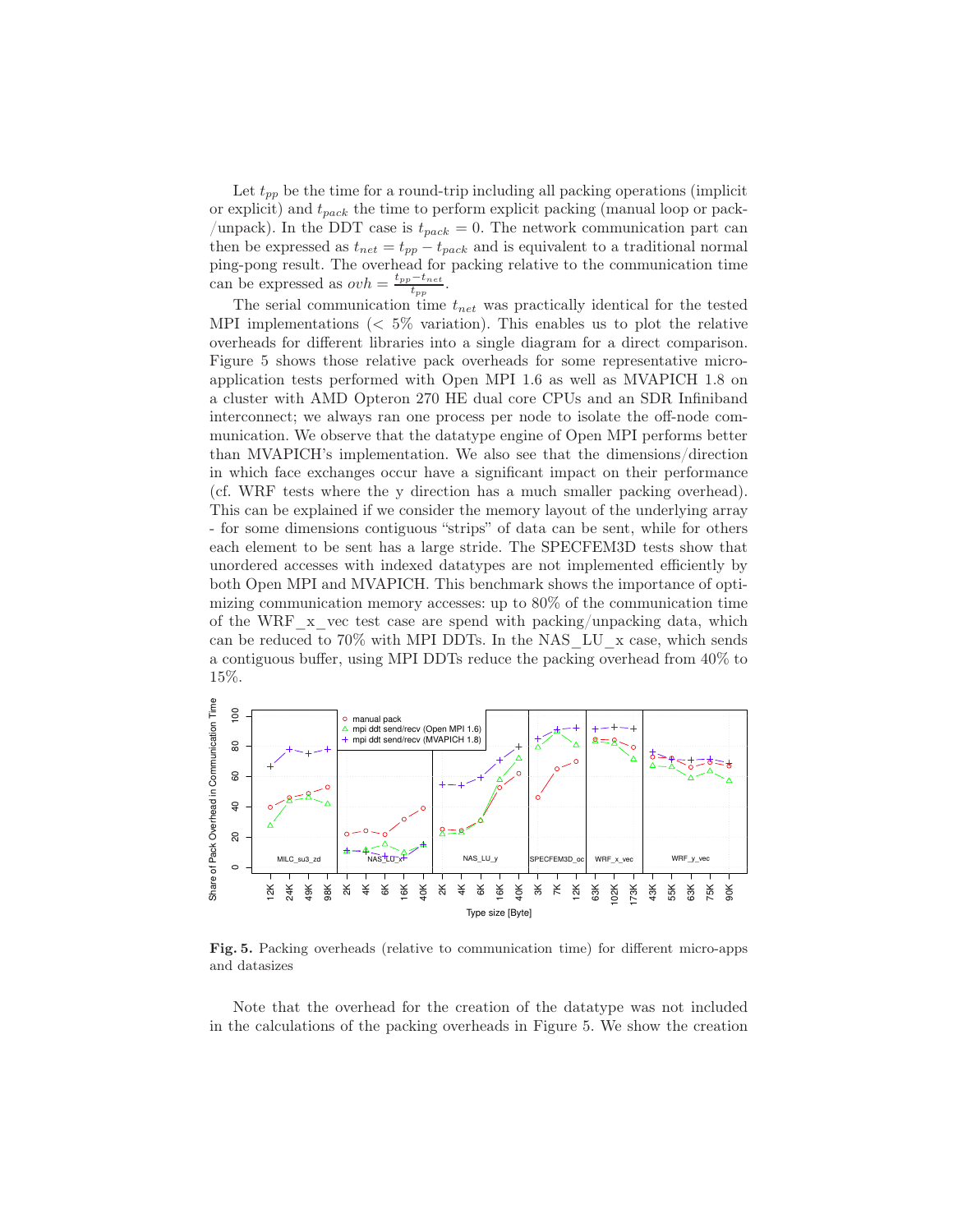overheads and the absolute times for small number of tests in Figure 6 (the available space does not allow for presenting all collected results). We plot  $t_{net}$ as the communication time for the manual packing case. We note that the explicit packing numbers in the plot were doubled for a comparison with DDTs because DDTs implicitly pack at the sender and unpack at the receiver. Our results



Fig. 6. Representative absolute benchmark results for comparing datatype creation and commit overheads, manual packing, and datatype communication overheads.

indicate that Open MPI's DDT engine is faster than manual packing for WRF, even if the datatypes were created for each communication (which is unnecessary in this case). But we also see that Open MPI has a much higher overhead for creating indexed datatypes, as used in SPECFEM3D, than MVAPICH.

# 4 Conclusions and Future Work

We analyzed a set of scientific applications for their communication buffer access patterns and isolated those patterns in micro-applications to experiment with MPI datatypes. In this study, we found three major classes of data access patterns: Face exchanges in n-dimensional Cartesian grids, irregular access of datastructures of varying complexity based on neighbor-lists in FEM, SEM and molecular dynamics codes as well as access of interleaved data in order to redistribute data elements in the case of matrix transpositions. In some cases (such as WRF) several similar accesses to datastructures can be fused into a single communication operation through the usage of a struct datatype. We provide the micro-applications to guide MPI implementers in optimizing datatype implementations and to aid hardware-software co-design decisions for future interconnection networks.

We demonstrated that the optimization of data packing (implicit or explicit) is crucial, as packing can make up up to 90% of the communication time with the data access patterns of real world applications. We showed that in some cases zero-copy formulations can help to mitigate this problem.

In the future we plan to extend our benchmark to allow for assessment of the overlap potential of different datatype engines. Another interesting possibility is studying how well different MPI DDT implementations make use of the available cache hierarchy. Of course the benchmark can also be extended by incorporating more application derived access patterns, for example by investigating parallel graph algorithms and codes.